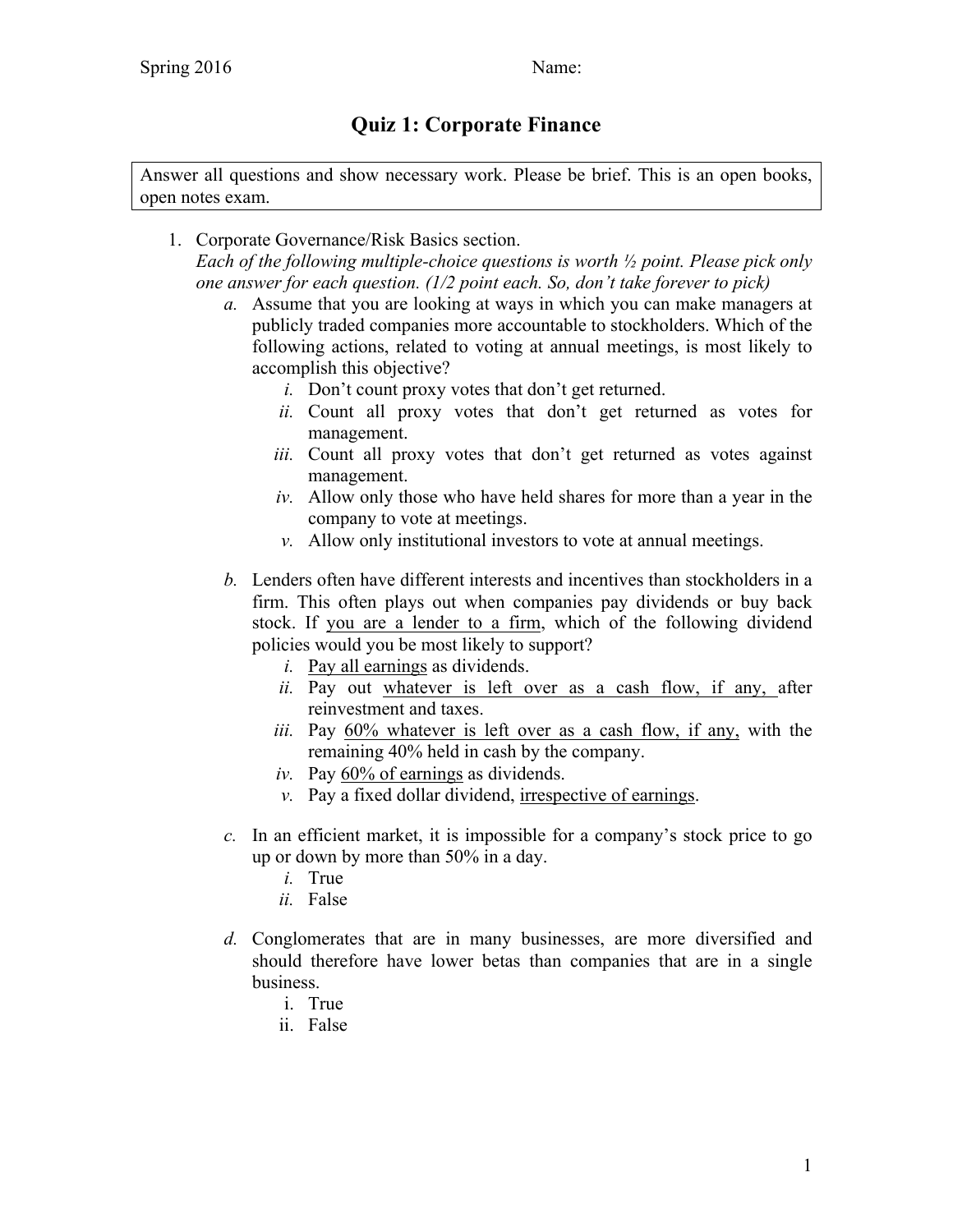2. Pavel Corporation is a Czech-based multinational with operations in three markets. The table below lists the Government bond rate for local currency bonds in each of these markets, the sovereign ratings and CDS spreads of each country and the revenues that Pavel expects to generate in each market.

|           | Revenues in |               | <b>Government Bond</b> | Sovereign |            |
|-----------|-------------|---------------|------------------------|-----------|------------|
|           | Millions of | Local         | Rate in local          | Rating    | Sovereign  |
| Country   | Koruna      | Currency      | currency               |           | CDS Spread |
| Russia    | 800         | <b>Rubles</b> | 12.00%                 | Ba1       | 2.50%      |
| Germany   | 200         | Euro          | 1.50%                  | Aaa       | 0.00%      |
| Czech Rep | 1000        | Koruna        | 1.25%                  | Α1        | 0.50%      |

a. Estimate the equity risk premium for the company, assuming that equity in non-Aaa rated markets is 1.5 times more risky than the government bond in these markets, and that mature markets (Aaa rated) have an equity risk premium of 6%. (2 points)

b. Estimate the cost of equity for the company in Czech Koruna, assuming that it has a beta of 1.20. (2 points)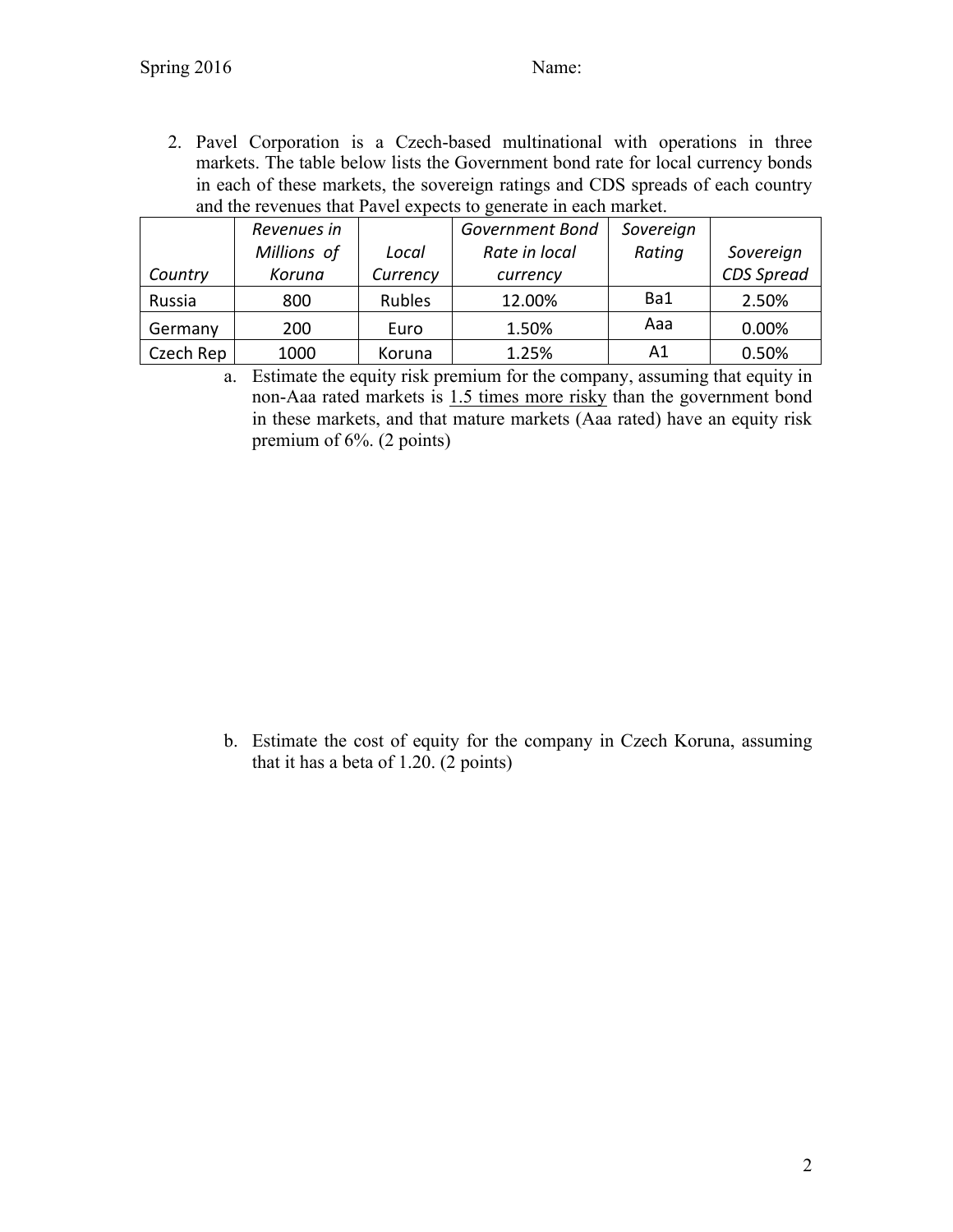3. Google is considering an acquisition of Netflix to super charge its movement into the entertainment and you have been given the following information on the two companies:

|                          | Google | <b>Netflix</b> |
|--------------------------|--------|----------------|
| Market Cap (in billions) | \$360  | \$80           |
| Debt (in billions)       | S 0    | \$10           |
| Levered Beta             | በ ዓበ   | 1.36           |

Both firms face a marginal tax rate of 40%.

a. Estimate the unlevered beta for Google after the acquisition. (2 points)